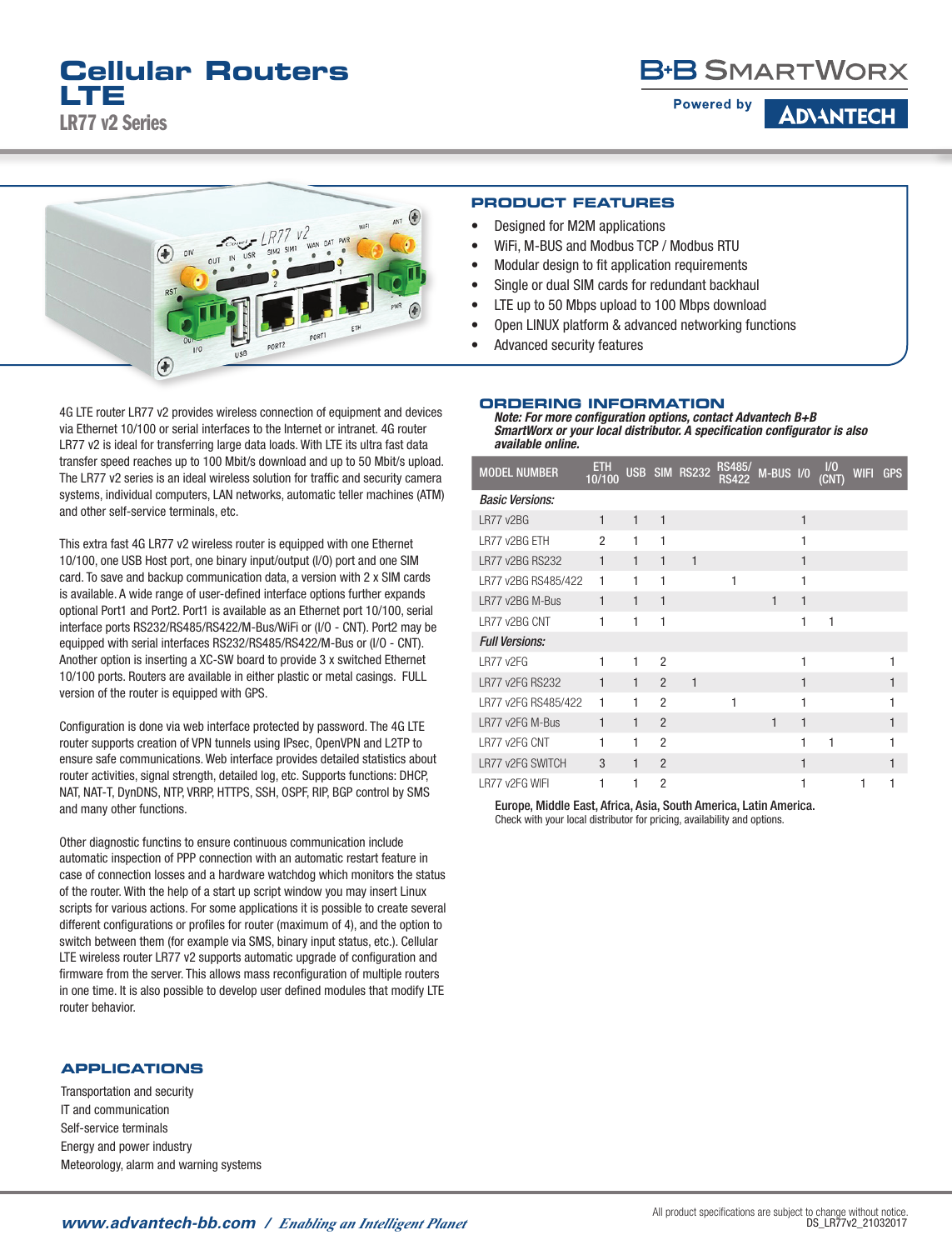# **Cellular Routers LTE** LR77 v2 Series



#### **SPECIFICATIONS**

| <b>FIXED INTERFACES</b>      |                                                                                                              |
|------------------------------|--------------------------------------------------------------------------------------------------------------|
| <b>Standard Ports</b>        |                                                                                                              |
| Ethernet                     | 10/100 Mbits, independent or bridged                                                                         |
| <b>SIM</b>                   | SIM Card                                                                                                     |
| 1/0                          | Binary input/output                                                                                          |
| <b>USB</b>                   | USB 2.0 Host, Type A                                                                                         |
| <b>OPTIONAL INTERFACES</b>   |                                                                                                              |
| Port 1                       | Ethernet (10/100Mbps), RS232, RS422/485, M-Bus<br>I/O Input/Output, Ethernet Switch (with port 2)            |
| Port 2                       | RS232, RS422/485, M-Bus, WM-Bus, SDH, WiFi<br>Ethernet Switch (with port 1)                                  |
| <b>Optional</b>              | 2nd SIM card holder ("F" router versions)                                                                    |
| <b>ANTENNA CONNECTORS</b>    |                                                                                                              |
| $3x$ SMA $-50$ Ohm           |                                                                                                              |
| <b>POWER</b>                 |                                                                                                              |
| Source                       | $9 - 36$ VDC                                                                                                 |
| Consumption                  | Idle - $2.3 W$<br>GPRS - to 3.5 W (GPRS transmission)<br>LTE - to 5.5 W (LTE transmission)                   |
| <b>MECHANICAL</b>            |                                                                                                              |
| Dimension                    | Plastic version - 51 x 87 x 116mm<br>Metallic (-SL) version - 42 x 87 x 113mm                                |
| Protection                   | IP30                                                                                                         |
| Weight                       | Plastic: 150 g<br>Metallic (-SL): 280 q                                                                      |
| <b>ENVIRONMENTAL</b>         |                                                                                                              |
| <b>Operating Temperature</b> | $-40$ to $+75^{\circ}$ C                                                                                     |
| <b>Storage Temperature</b>   | $-40^\circ$ to $+85^\circ$ C                                                                                 |
| Humidity                     | Operating - 0 to 95% relative humidity non condensing<br>Storage - 0 to 95% relative humidity non condensing |

#### **ACCESSORIES**

| BB-SBD40                | Metal DIN holder for Metal versions of routers v2                                                                                                                                            |
|-------------------------|----------------------------------------------------------------------------------------------------------------------------------------------------------------------------------------------|
| BB-CPD2-B               | Plastic DIN holder                                                                                                                                                                           |
| BB-GA.110.101111        | Magnet mount antenna LTE 698MHz to 960MHz, 1575.42MHz,<br>1710MHz to 2700MHz, 3500MHz, 1M RG174 Cable, SMA(M)<br>Connector Typical 40% Efficiency and 3dBi Peak Gain                         |
| <b>BB-AO-ALTE-FSMAK</b> | Antenna LTE 690 MHz to 960 MHz, 1710MHz to 2170MHz,<br>2500 MHz to 2700MHz, gain 3 - 5 dB, SMA connector, without<br>magnetic mount base                                                     |
| BB-TG.30.8113           | Antenna LTE 698MHz to 960MHz, 1575.42MHz 1710MHz to<br>2700MHz Typical 70%+ Efficiency and 3dBi+ Peak Gain Dipole<br>Swivel Terminal Antenna Hinged 90° termination with SMA(M)<br>Connector |
| BB-AQ-ABASE-C16         | Magnetic mount base for BB-AO-ALTE-5SP, 3m cable, SMA<br>connector                                                                                                                           |
| BB-AW-A24G-M5SRP        | Antenna WiFi stick 5dB, SMA-RP connector                                                                                                                                                     |
| BB-AP-AGNSS-SMA         | Antenna GPS/GLONASS, active (3V), magnetic, 33 - 34dB, 3m<br>$cable + SMA connector$                                                                                                         |
| BB-CON-WR3              | 3-pin terminal block for IO                                                                                                                                                                  |
| BB-CON-WR2              | 2-pin Terminal block for Power Supply                                                                                                                                                        |
| BB-RPS-v2-WR2-X         | Power supply with WR connector (2 pins) - 12V/1A<br>$X = EU - EU$ plug<br>$X = US - US plug$<br>$X = UK - UK$ plug<br>$X = US - AUS$ plug                                                    |
| BB-KN-WR2-3             | Power supply cable 2-wire, 3m                                                                                                                                                                |

| <b>SOFTWARE FEATURES</b>                                                         |
|----------------------------------------------------------------------------------|
| Linux based, possibility to program your own application                         |
| NTP client, NTP Server - time synchronization                                    |
| SMS communication - AT commands on RS232, Ethernet and I/O                       |
| M-RAM memory inside – router statistic's saving into memory                      |
| <b>NETWORKING</b>                                                                |
| DHCP - automatic IP addressing in LAN network                                    |
| NAT/PAT - IP address and ports translation between inside/outside network        |
| VRRP - virtual backup router function                                            |
| DynDNS client – access to the router with a dynamic IP address                   |
| Dial-in - the ability to communicate over dial CSD call                          |
| PPPoE Bridge - PPP frames encapsulation inside ETH frames                        |
| <b>VPN TUNNELING</b>                                                             |
| IPsec, OpenVPN, L2TP - secure encrypted tunnels                                  |
| <b>CONFIGURATION AND DIAGNOSTIC</b>                                              |
| HTTP server - configuration via web server                                       |
| Telnet - configuration and access to the file system                             |
| SNMP - router diagnostics, communication with I/O and M-Bus                      |
| GPRS state signalization by LED                                                  |
| On-line info on GSM signal status (level, cell, neighbors)                       |
| SMS info - power on, GPRS connection or disconnection                            |
| SMS control - on/off GPRS connection, switch SIM, I/O etc.                       |
| Transferred data counting, one more APN as backup                                |
| Remote router group configuration change, switching among configuration profiles |
| SSH - encrypted configuration and access to the file system                      |

#### STANDARDS/REGULATIONS - Versions LR77 v2BG and LR77 v2FG

|                             | <u>VIANDANUVVINEMUERINUNU VULUUNE EN I VEDU MIN EN I VELVI</u>                                            |
|-----------------------------|-----------------------------------------------------------------------------------------------------------|
| <b>Telecom and Emission</b> | ETSI EN 301 511 v9.0.2, ETSI EN 301 908-1 v5.2.1, ETSI EN 301 908-<br>2 v5.2.1. ETSI EN 301 908-13 v5.2.1 |
| <b>EMC</b>                  | ETSI EN 301 489-1 v1.9.2                                                                                  |
| Safety                      | EN 60950-1:2006 + A11:2009 + A1:2010 + A12:2011 + A2:2013. EN<br>62311:2008                               |